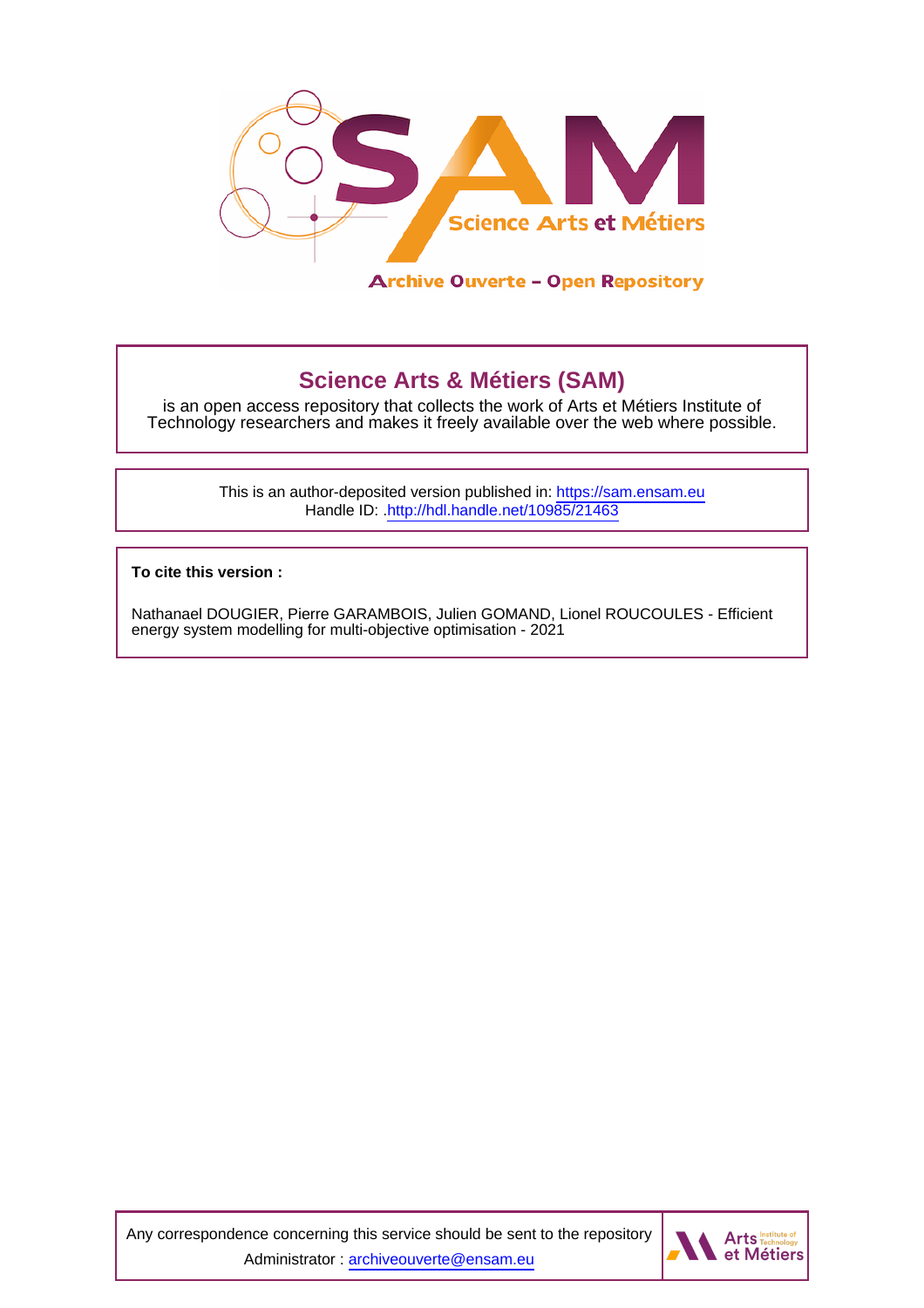

# **Efficient energy system modelling for multi-objective optimisation**

# **Nathanael Dougier\* 1 , Pierre Garambois<sup>1</sup> , Julien Gomand<sup>1</sup> , Lionel Roucoules<sup>1</sup>**

*<sup>1</sup> Arts et Metiers Institute of Technology, LISPEN, HESAM Université, F-13617 Aix-en-Provence, FRANCE Email: [pierre.garambois@ensam.eu](mailto:pierre.garambois@ensam.eu)*

*ABSTRACT: Energy systems, on which our modern society rely, are in constant transformation. Technological evolution, climate change or the finitude of fossil fuels are some reasons to rethink the centralized, carbon-based energy networks. This way, the design of future energy systems have to take into account multiple concerns, such as local resi lience, in addition to technical and economic ones.*

*This paper presents a decision-support tool for the conception of energy systems focusing on the electric vector. The tool was designed using an energy system model implemented in an optimisation algorithm. It takes into account several constraints simultaneously – equilibrium between production and consumption as well as resources availability – and assess the influence of technical parameters on the global performances of the system. An energy system is considered as a combination of production, storage and transport technologies with their operating strategies. The tool's modularity allows to choose the models adapted to a quick optimisation of energy systems or to an analysis of technical parameters.* 

*The second part of the paper presents the optimisation of a local energy system. Search*  space is composed of production and storage technologies' number and their operating *strategies. Main goals are to find trade-offs between different economic and technical objective-functions – such as levelized cost of energy or local autonomy. Therefore, a genetic algorithm method was used to perform a multi-objective optimisation based on the model. The impact of the operating strategy adopted is underlined.*

*KEYWORDS: decision support, energy systems modelling, multi-objectives optimisation* 

# **INTRODUCTION**

Energy consumption has increased for more than a century to sustain our changing way of life. Among energy vectors, electricity presents the biggest development of the past fifty years and may highlights advantages in terms of environmental concerns. Huge networks were built around main power plants, nuclear and hydroelectric ones in France. Economic challenges of the twentieth century have evolved and society's concerns are more related to social and environmental impacts. Same set of technologies cannot be designed to balance the increase in consumption and the end-of-life of current power plants. Therefore, new energy systems (ES) – i.e. sets of production, storage and transport technologies – need to be created. The development of distributed energy sources may represent an alternative to the current technologies. However, as they are dependent on intermittent resources, they can be supplemented by storage technologies. These configurations allow a local design for energy systems, microgrids, partially autonomous from the main grid if necessary. Economic, technical and environmental indicators have to be taken into account to assess the relevance of these new systems.

This paper focuses on the conception of ES. The purpose of the work described below is to create a decisionsupport tool able to find, for a local context, various optimal energy systems that are compromises between economic and technical objectives. The tool uses a physical modelling that simulates the operation of an energy system. Then it runs this model into an optimisation algorithm to find optimal energy systems.

Energy system modelling can be performed following two main methods according to the purpose. Prospective studies that assess huge networks and determine the best choice to make between a range of technologies will use a simplified modelling. Some of them use bottom-up "technological" methods [1] with some physical background but others prefer top-down "economical" modelling with aggregated variables [2]. The time step of their simulation can range from hours to years [1]. On the other hand, studies analyse precisely the operation of one specific energy system [3]. Their models are very detailed according to the technical parameters they want to assess and the time step used is small enough to capture the physical phenomena analysed, influence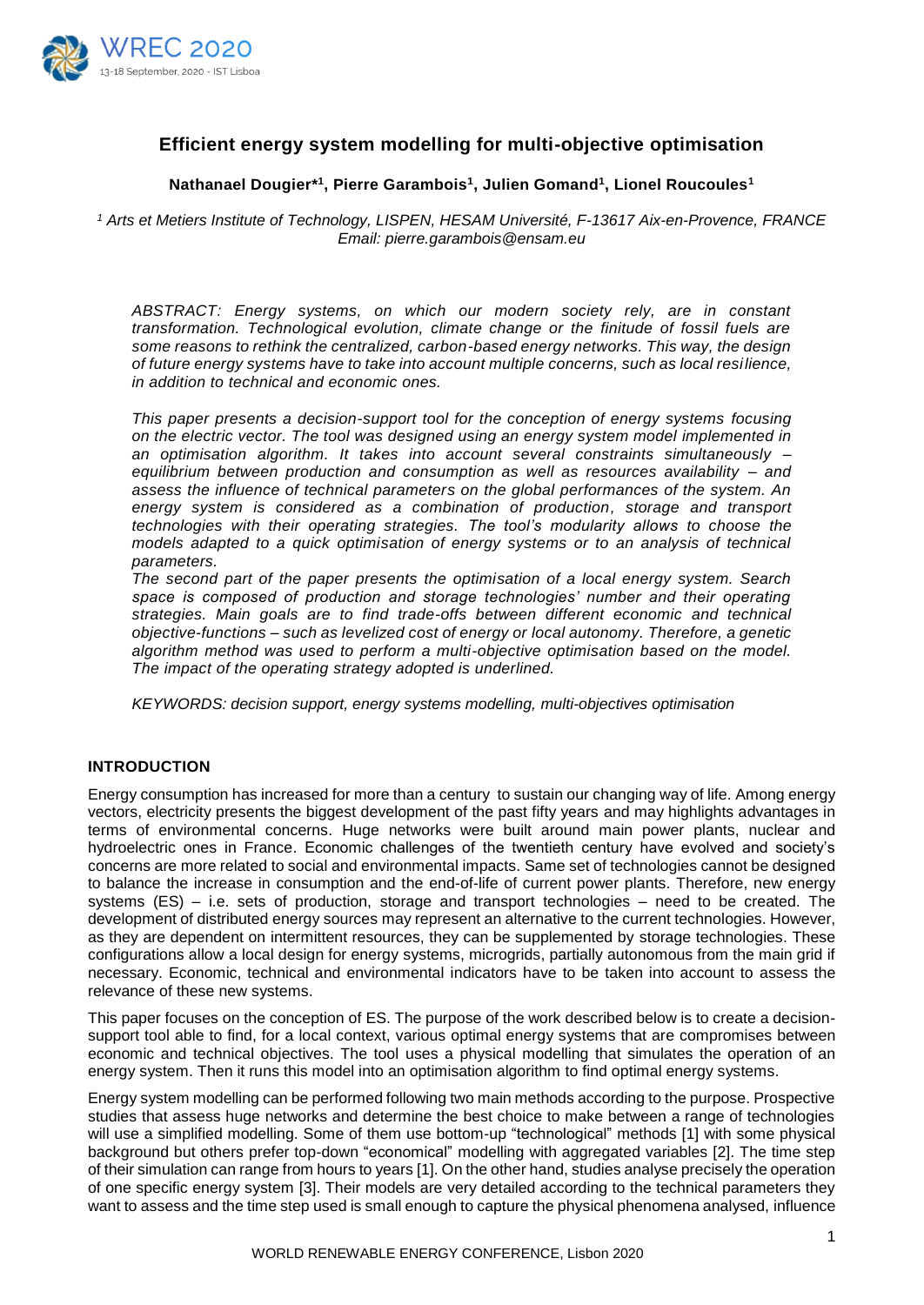

of temperature on the production of PV panels [4]. Whereas prospective studies consider often only a few variables like the technologies' number and use a long time step, detailed studies take also into account management parameters and short time steps. The study of local technological parameters requires detailed models. On the other hand, a model designed to minimise the computation-time (CPU-time) of the optimisation needs to be simplified. This conflict can be solved by finding compromises between accuracy and CPU-time. The present work tries to solve the conflict by using a systemic approach, i.e. several models with different levels of detail.

Once the energy system modelled and its operation simulated, an optimisation process can be performed to find the best solutions. Although systems need to be compared following many various indicators, optimums are often found using single-objective (SO) optimisation with an economic indicator [5]. Optimisation is sometimes performed with both economic and environmental objectives but using a prior weighting to be adapted to SO algorithm [6]. More rarely, multi-objectives (MO) optimisations without prior weighting are performed [7]. To tackle such complex problems in the most exhaustive manner, it seems important to take into account several impacts of energy systems, especially as they can be antagonists. Moreover, finding compromises does not overly restrict the tool user's choice and allows the analysis of interesting systems that would not have been considered initially. The latter can apply further discrimininating criteria to selected the best solution for its situation.

In the case of energy systems modelling and sequential simulation, indicators cannot be formulated explicitely, hence classical Lagrangian optimisation methods cannot be used. The use of metaheuristic optimisation algorithms allowing studying non-explicit and non-weighted objective-functions is required. Numerous methods exist such as gradient-method, Particle Swarm Optimization or MO Evolutionary Algorithms (MOEA). The advantage of evolutionary, also called genetic, algorithms is their ability to deal with 0-order objective functions and to explore the entire design space. In the literature, several methods have been used like Strength Pareto Evolutionary Algorithms (SPEA [8] and SPEA-II [9]), Non-dominated Sorting Genetic Algorithms (NSGA and NSGA-II [10]), Pareto Archived Evolution Strategy (PAES [11]) or Adaptive Pareto Algorithm (APA [12]). They allow finding Pareto-optimal solutions between the different objectives, i.e. ES that dominate the others on at least one objective, but they are time-consuming due to the repetition of the criteria's evaluation for each individual. The ES modeling choices and performance-to-CPU-time ratio of the simulation is all the more important.

The paper is structured as follow. Section 1 describes the modelling and the simulation of energy systems. Optimisation method, objectives and parameters are detailed in Section 2. Section 3 presents and discusses the results of the casy study. Eventually a conclusion underlines the main results and presents some perspectives.

# **1. MODELLING AND SIMULATION**

The challenge of energy system modelling is to represent accurately the behaviour of the system with a computation-time (CPU-time) adapted to the use of a genetic optimisation algorithm.

#### **1.1 Models**

In order to find efficient and innovative energy mixes, this work aims at analyzing the influence of local technological parameters on the global performances of the system. Therefore, detailed models need to be developped. However, to remain compatible with the optimisation needs, several layers of modelisation have been implemented, from global pattern to very detailed models, all represented by interconnected blocs. Simulation and optimisation may then be able to use a layer or another according to the precision-to-CPUtime ratio. The advantage of this approach is its modularity and its ability to analyse both the global behaviour and the physical and technological frontiers of energy systems.

So far, only low level models have been implemented, allowing access to the main parameters of each technology, surface and efficiency of photovoltaic (PV) panel or power curve of the wind turbine for example. Uncontrollable renewable energy sources are modeled thanks to basic proven models [13]. For storage technologies, a common model is used with different parameters according to the technology [14]. All technologies are defined by their capacity, their charging and discharging rates, their loss coefficient during charge and discharge and their coefficient and reference period for auto-discharge. The evolution of their energy level is measured with a common criterion, the State of Energy defined as the ratio between the contained energy in the storage at a time over the installed capacity [14]. Controllable technologies, such as gas power plants, are characterised by their installed power and the ramp to increase the output electrical power.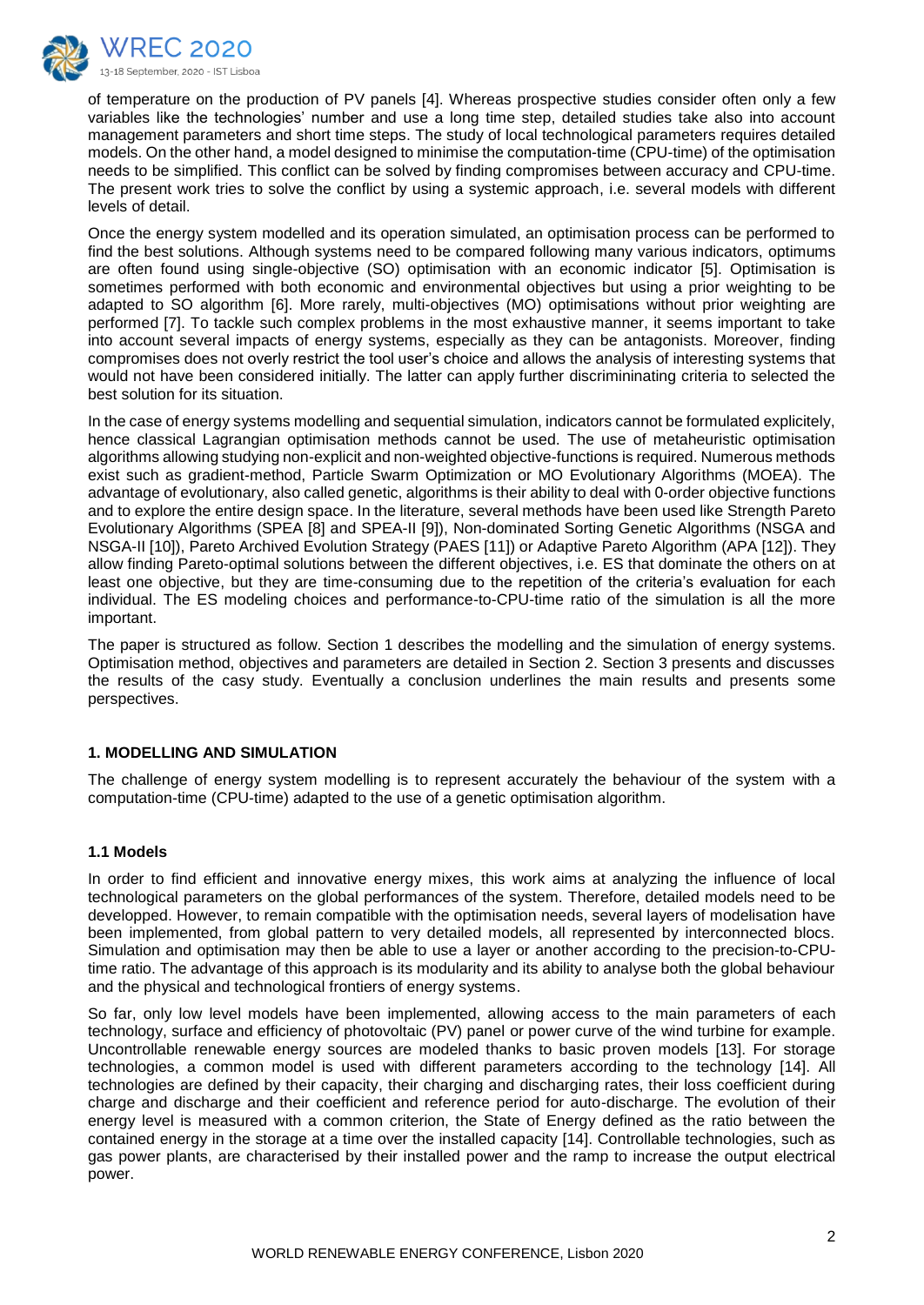

#### **1.2. Management parameters**

Models briefly presented above concern the design of technologies, not the way they work together. The set of rules describing the operation of an energy sub-system is called here a management strategy. Studies on microgrids focusing on conception choices usually consider fixed strategies [15]. When consumption needs to be balanced, the developed behaviour model considers that technologies have to deliver the correct amount of electricity in a sequential manner, one after the other. It relies on the production priority order defined between technologies, usually considered fixed in prospective models [1].

Many performances indicators used in this study are based on the actual production of each technology, like the greenhouse gases emissions or economic indicators. The energy production depends on the management parameters described above, strategy and production priority order. Thus, it seems important to take into account these parameters among other technological ones. Depending on the technology's categories (controllable / uncontrollable / storage technologies), strategies may be applicable or not (see Table 1).

| <b>Table 1:</b> Description of the management strategies and their potential application to production controllable (CTRL), |  |  |  |  |
|-----------------------------------------------------------------------------------------------------------------------------|--|--|--|--|
| uncontrollable (UNCTRL) and storage technologies (STOR)                                                                     |  |  |  |  |

| <b>Strategy</b><br>number | <b>Strategy description</b>                                                              | <b>CTRL</b> | UNCTRL STOR |  |
|---------------------------|------------------------------------------------------------------------------------------|-------------|-------------|--|
|                           | Only balance consumption in the limit of $P_{nom}^*$                                     |             |             |  |
|                           | Balance consumption and store in the limit of $P_{nom}$                                  |             |             |  |
|                           | Balance consumption in the limit of the $P_{nom}$ and store in the limit of $P_{outi}^*$ | X           |             |  |
|                           | Only balance consumption in the limit of $P_{opti}$                                      | X           |             |  |
| 5                         | Balance consumption and store in the limit of $P_{\text{opti}}$                          | X           |             |  |
| 6                         | Produce at $P_{opti}$ in the limit of the consumption and storage capacities             | Χ           |             |  |
|                           | Store only in the limit of $P_{\text{opti}}$                                             | Χ           |             |  |

 $A_{nom}$  is the nominal power of the technology and  $P_{onti}$  its optimal power, for which efficiency is the best

#### **1.3. Simulation**

A sequential simulation is performed using the two management parameters: strategy for each technology and a general priority order. The time step may be chosen in a range from minutes up to hours, depending on the phenomena we want to take into account (management, wind speed, river water flow), the accuracy needed and the computation-time requirements. According to the management strategy and the power balance at each time step, energy system model allocates sequentially the power of each power plant to balance consumption and even store electricity in some cases. Simulation's output are the powers produced, stored or lost by each technology for each time step, along with the state of energy of the storage devices and various performance indicators detailed below. An example of output power and state of energy is shown on Figure 1.



**Figure 1:** *One day sequential simulation of an energy system – (a) Cumulated power (kW) produced/stored along with the power demand of 6000 typical homes ; (b) State of energy (kWh) of the storage devices for each time step*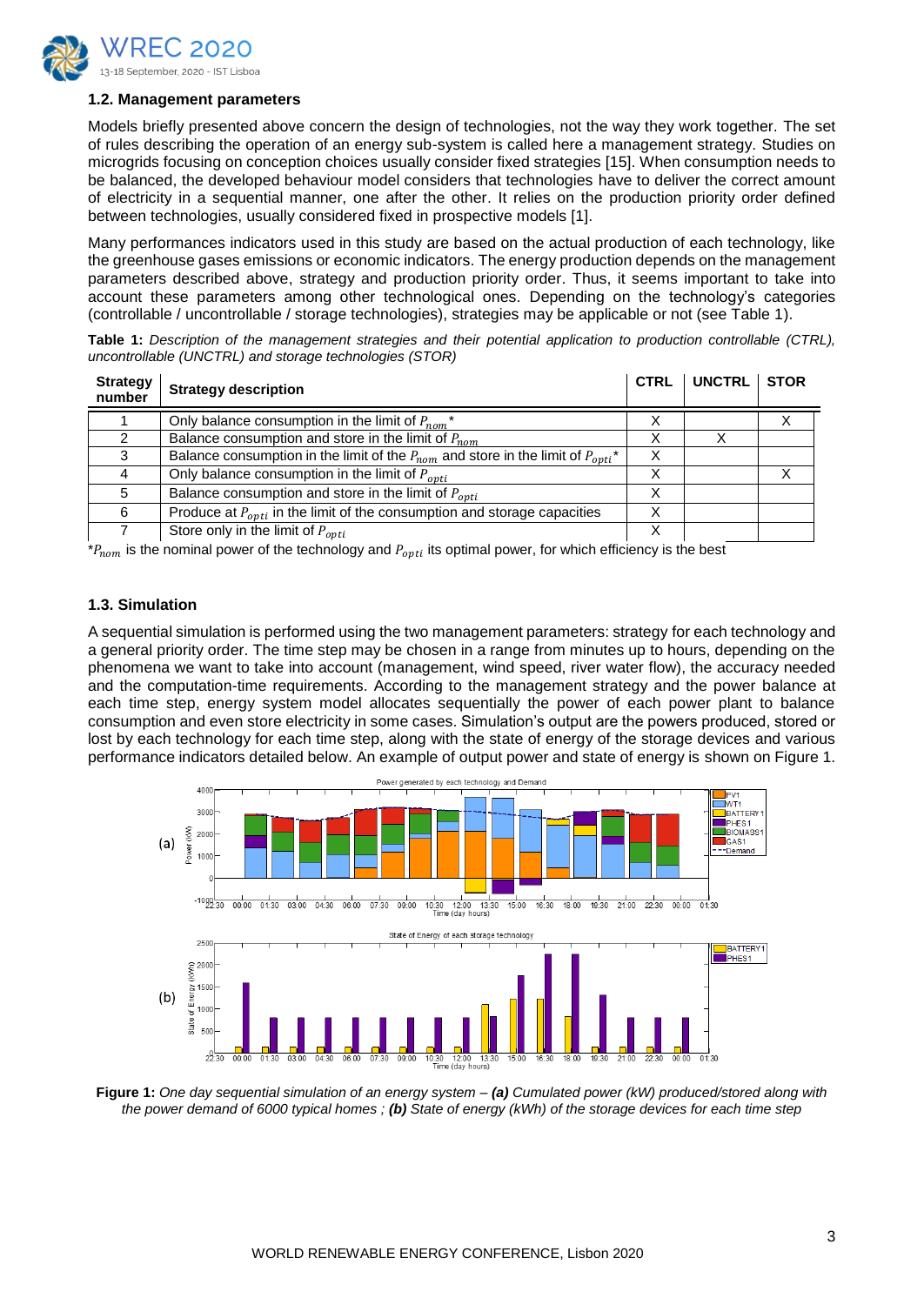

# **2. OPTIMISATION**

#### **2.1. Multi-objectives optimisation method**

Among the possible metaheuristic optimisation methods able to consider non-explicit and non-weighted objective-functions evolutionary algorithms have been chosen for their ability to explore the entire design space. Among the different evolutionary algorithms, choice has been made to implement the developed model in the NSGA-II algorithm which is efficient, freely available and already mastered in the laboratory [10].

Genetic algorithms work like the evolution of species: an initial population with individuals characterized by their genes evolves over generations and the most adapted ones are more likely to survive. Here, the initial population is composed of energy systems characterized by the decision variables of the optimisation (number of each technology). Adaptation to the environment is measured through objective-functions and a generation is an iteration of the systems' selection and evolution processes. The final population presents different combinations of genes than the original one due to the need to adapt to its environment. The process followed by such an algorithm is detailed in Figure 2.

The evolution of genes – combinations of technologies with their management strategies – over generation happens thanks to two processes, crossover and mutations. The first method consists in the random combination of two individuals' genes to create a new individual, i.e. the number of wind turbines of a system applied to another. Mutation is the random mutation of an individual's genes. It allows exploring the entire conception space and avoiding local optimums. NSGA-II algorithm is usually used in the literature performing one of the two processes with a crossover probability of 90% and thus a mutation probability of 10%. Same configuration was used in this study. The best energy systems, i.e. the best compromises between the different optimisation's objectives, between the initial generation and the new systems created are selected to form a new generation the same size as the initial one. The last generation is composed of Pareto-optimal solutions.



**Figure 2:** *Process to create a new generation with the genetic algorithm NSGA-II*

# **2.2. Objective-functions**

The purpose of the multi-objectives optimisation is to find energy systems that are trade-offs between various objectives. According to the situation comparison criteria can change but the three main categories of criteria taken into account in this work are economic and technical ones. In order to underline the interest of the multiobjectives approach without prior weighting, one objective of each category has been chosen for this study.

# **2.2.1. Economic objective**

The main objective used to compare energy systems is the cost of the system. It can be the investment cost, the operation and maintenance (O&M) cost, the lifecycle cost or the payback period for example. An indicator often used in the energy industry is the levelized cost of energy (LCOE, in €/kWh produced) which represents the total amount of money spent over the lifetime of a power plant divided by the energy produced during the same period, as described by Equation 1 [16]. Its popularity can be explained by the ease to understand it and the fact that it covers the overall lifetime costs and takes into account currency discount over time. LCOE can only compare technologies for a same situation (location and time). Unfortunately, its does not take into account the provided services like the frequency regulation or the reliability of the production. In a multiobjectives approach, other technical indicators can balance this lack.

Another major issue with LCOE is that elements considered to compute the lifecycle cost – land lease, insurance costs, taxes or carbon emissions for example – vary according to the source. Therefore, it is important to ensure a consistency between data for all technologies. In this work, LCOE formulas were taken from the Fifth report of the IPCC [17, p. 1333]. Nevertheless, storage technologies are not evaluated in this report and their LCOE values were taken from another study [18]. In a future work, a unique methodology to compute LCOE could increase the accuracy.

$$
LCOE = \frac{\text{sum of discounted costs over lifetime}}{\text{sum of electrical energy produced over lifetime}} = \frac{\sum_{n=0}^{N} \frac{(I_n + O_n + M_n + D_n)}{(1 + d)^n}}{\sum_{n=0}^{N} \frac{E_n}{(1 + d)^n}}
$$
(1)

With *n* the year, *N* the expected lifetime,  $I_n$  the investment costs during year *n*,  $O_n$  the operation costs during year n,  $M_n$ , the maintenance costs during year n,  $D_n$ , the residual value and d the discount rate.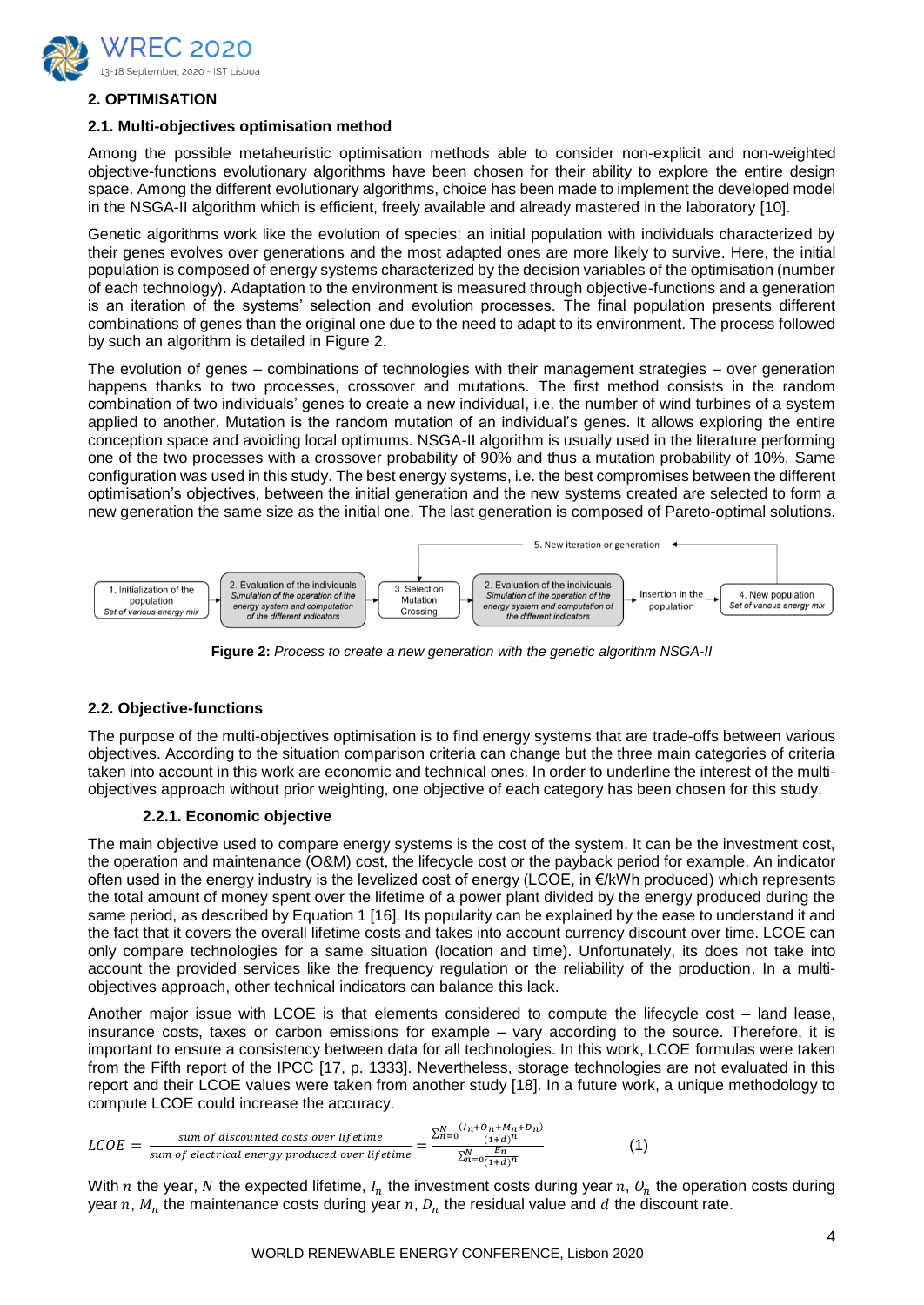

In order to discriminate more efficiently energy systems, the economic objective used is the ratio of the lifecycle cost (LCCost, in €) of the system correspondig to the simulated period, deduced from Equation 2.

 $LCCost_{system} = \sum_{techno} LCOE_{techno} * Production_{techno}$  (2)

#### **2.2.2. Technical objective**

The main purpose of an energy system is to provide enough electricity to the consumers at the right time. Technical indicators measure the reliability of power supply. Among existing indicators in the literature, we can encounter the energy not supplied [19], loss of load expectation (LOLE) [19], loss of load probability (LOLP) [20], wasted renewable energy [21] or autonomy level [22]. This work focuses on local energy systems, so the designed system can still rely on the main grid if needed and does not require a full autonomy. Therefore, the autonomy level (LA) for the main grid seems to be adapted to measure the reliability of local supply.

Two kind of autonomies can be analysed. Autonomy in terms of time measures the percentage of time when the energy demand is balanced by enough production. Energy autonomy, as defined here, measures the total energy produced to balance consumption and losses but also to store additional energy in the storage devices. Energy indicator ranges from zero, when there is no production, to the sum of the energy demand plus the additional energy that can be stored over the energy demand. When the energy autonomy is above one, it means that the total energy added to the system during the operation period represent more than the consumption and could have been used some other time before.

 $LA_{energy} = \frac{E_{produced}}{E_{downed} + E_{tot}}$  $E_{demand} + E_{losses}$ 

(3)

With  $E_{produced}$  the total energy produced during the period,  $E_{demand}$  the cumulated energy consumed during the period and  $E_{losses}$  the total losses during the period (transport and storage losses).

# **3. CASE STUDY**

The following case study aims at underlining the ability of the designed tool to find optimal energy systems and the interest of the multi-objectives optimisation without prior weighting to explore the entire conception space in the case of energy systems.

#### **3.1. Parameters**

A local electric consumption curve for 6000 typical homes over 24h along with meteorological data (wind speed and solar irradiation) are considered as inputs with a 90 minutes time-step. Decision variables of the optimisation are detailed in Table 2. Maximum value and tolerance of each variable has been defined according to the maximum power consumed during the period, which is 3.2 MW.

Initial energy systems population's size has been set to 1000 inidividuals in order to represent sufficient variety and ensure that the algorithm will converge toward global optimums and not local ones. Following convergence considerations, a maximum of 300 generations was taken into account.

As described before, the two objectives considered are LCOE and energy autonomy from the main grid in order to represent the different, antagonist, categories of impact of energy systems.

**Table 2:** *List of the decision variables with the range of their values and the tolerance associated*

| <b>Decision variables</b>                           | Range                       | <b>Tolerance</b>   |
|-----------------------------------------------------|-----------------------------|--------------------|
| Number of wind turbines (Vestas V90 - 2MW)          | $0 - 3$                     | 1 turbine          |
| Surface of PV panels                                | $0 - 64,000$ m <sup>2</sup> | $3000 \text{ m}^2$ |
| Installed power of biomass power plant              | $0 - 3.2$ MW                | 160 kW             |
| Installed power of gas power plant                  | $0 - 3.2$ MW                | 160 kW             |
| Battery capacity                                    | $0 - 35$ MWh                | 1.7 MWh            |
| Pumped hydroelectric energy storage (PHES) capacity | $0 - 35$ MWh                | 1.7 MWh            |
| Management strategy                                 | 14 combinations             |                    |
| Priority order                                      | 6 combinations              |                    |

#### **3.2. Results**

First, an optimisation with two objectives is performed. Figure 3 shows the values of the energy autonomy and the lifecycle costs of several energy sysems. The blue dots represent the Pareto front of the multi-objective optimisation. These results are compared to solutions of multi-objectives optimisations with prior weighting.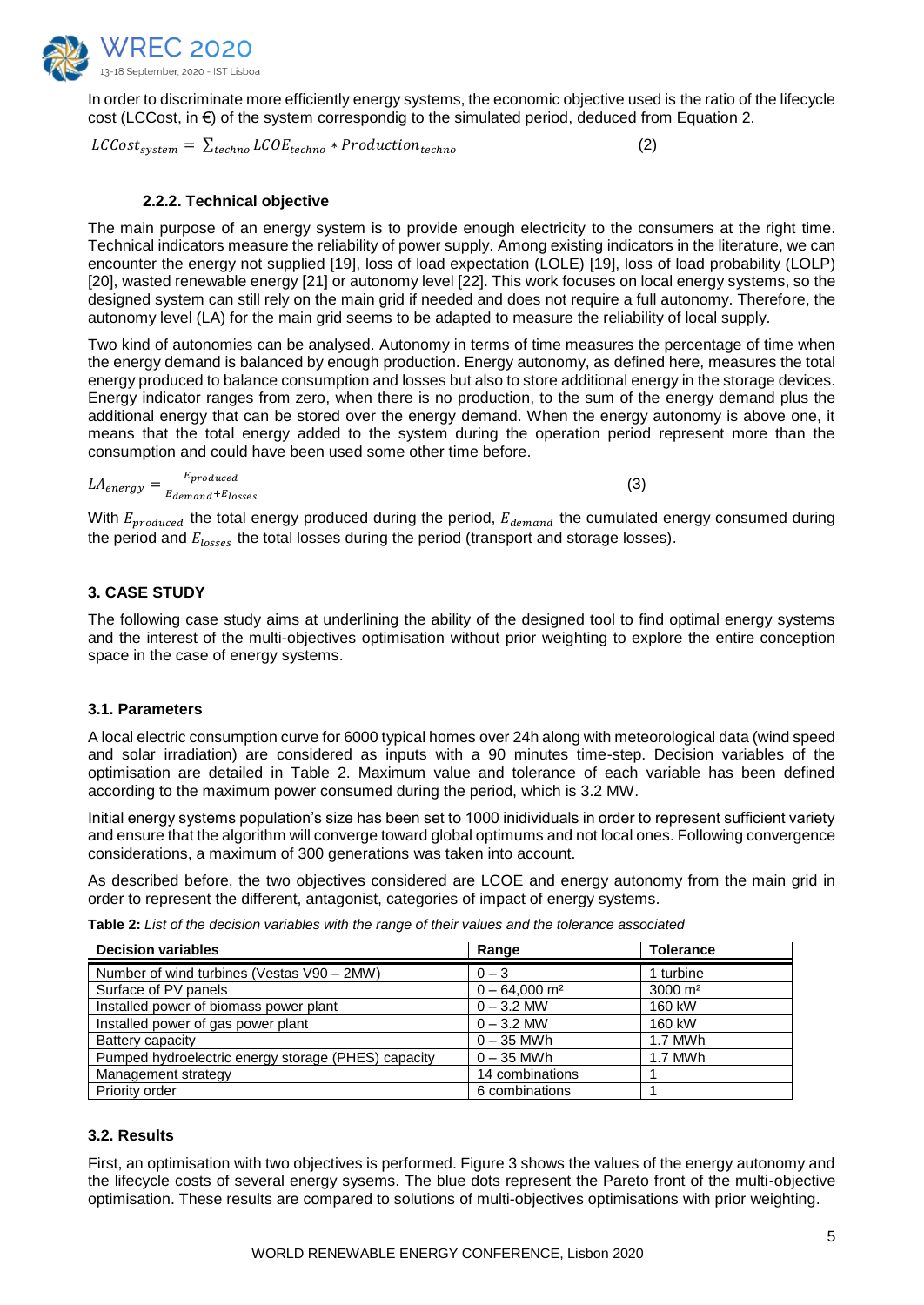



**Figure 3:** *Pareto front of the optimisation's solutions*

Single-objective optimisations present as expected a very good performance following their optimised objective but a bad one following the others, as underlined by the result of the energy autonomy optimisation. Lifecycle cost optimisation' autonomy is not too bad due to the added constraint. Weighted objectives show relatively good performances compared to the multi-objective Pareto front, with the solution of the equally weighted objectives on the front. However, it gives only one set of performances and parameters and the weights have to be chosen carefully a priori otherwise the performances of the solution varies a lot. The issue having only one solution is the risk to miss another energy system with potentially close performances but different parameters.

Some interesting energy systems were selected whose variables' values are represented on Figure 4. In the first graph, the installed power of each technology is represented, on the second the storage capacities and on the third the chosen priority order and control strategy. Two solutions of the multi-objectives optimisation, here "Multi-obj 1" and "Multi-obj 2", have been represented because they have the same performances has the weighted solution with equal priority between objectives, here 'Weighted 1'. Although they have the same power of gas installed, the capacity of the storage technologies differs along with the priority order and control strategy. Whereas the weighted solution's priority order puts first the storage devices, then the renewable energies and finally the controllable technologies, the other solutions place the controllable producers first in the priority order. Analysing technical parameters like control strategies and priority order inside a multiobjectives optimisation allows to distinguish energy systems with very close performances and thus to explore the conception space, what is impossible with a single-objective optimisation.



**Figure 4:** Content of selected energy systems solutions of various optimisations Figure 4: Content of selected energy systems solutions of various optimis  $\mathcal{O}_1$  .  $\mathcal{O}_2$  objectives  $\mathcal{O}_3$  of  $\mathcal{O}_3$  weights  $\mathcal{O}_4$  with  $\mathcal{O}_4$  with  $\mathcal{O}_4$  with  $\mathcal{O}_4$  with  $\mathcal{O}_4$  with  $\mathcal{O}_4$  with  $\mathcal{O}_4$  with  $\mathcal{O}_4$  with  $\mathcal{O}_4$  with  $\mathcal{O}_4$  with  $\mathcal{O}_$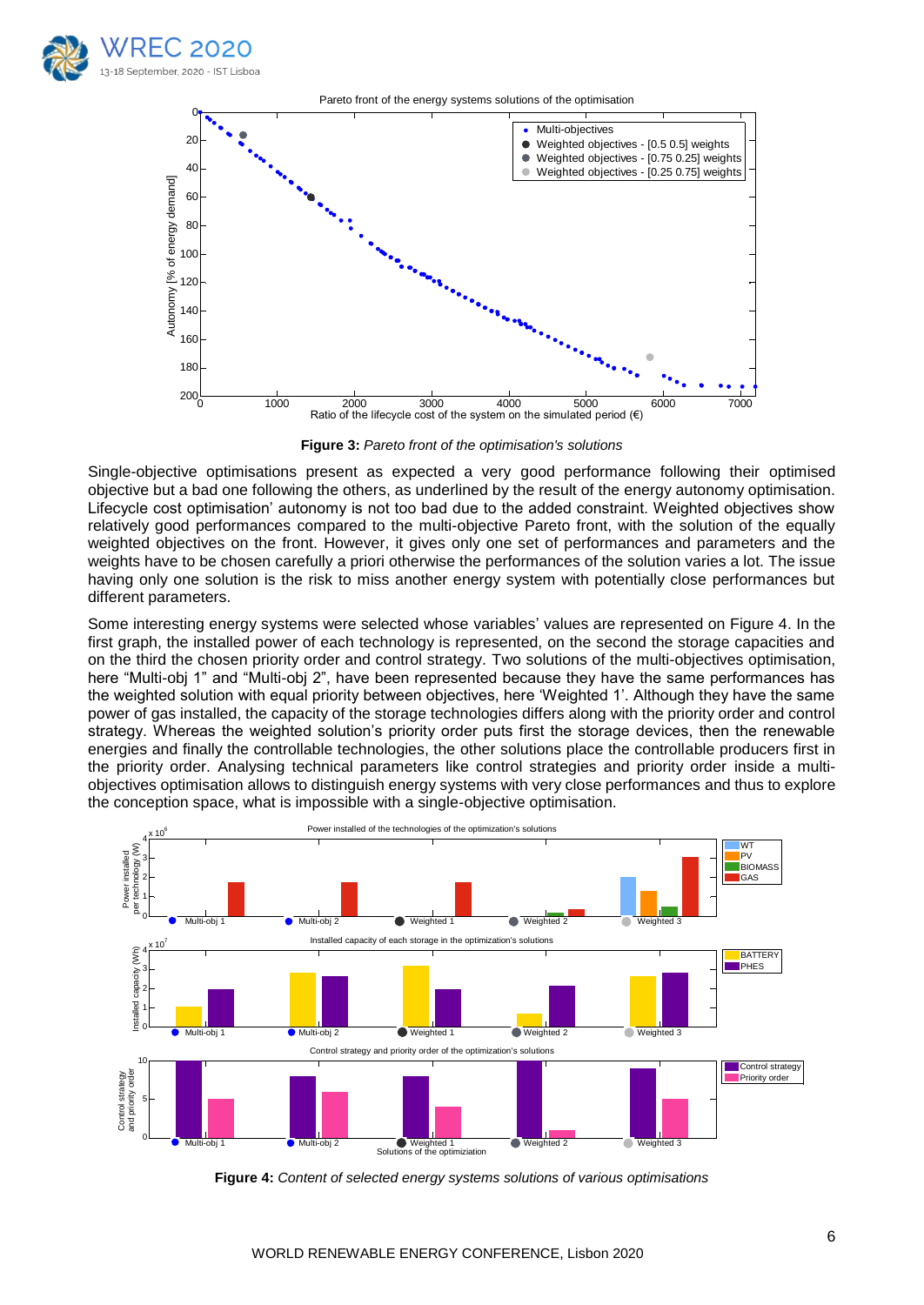

The difference between the three weighted solutions underlines the influence of the weigthing choice. The solution giving more importance to the autonomy objective shows a greater variety of sources whereas the one with a bigger weight for the cost minimize the power installed, leading to a very low autonomy (selection has been made to avoid 0% autonomy). Nature of the optimal energy system depends on the weights chosen a priori. The multi-objectives optimisation applied here allows finding more diverse energy systems.

# **CONCLUSION**

Power plants aging and new society's concerns are pushing for a rethink of the energy systems design. Distributed technologies with additional storage to balance their intermittency allow building local strategies in order to increase the autonomy from the main grid. However, these new options have to be compared to the existing network with economic, technical and environmental indicators. The work presented above aims at creating a decision-support tool to model, simulate and optimise energy systems. It focuses on technological parameters to model accurately power exchanges and to suggest innovative systems. In particular, management strategy is taken into account as a decision variable. To represent the complexity of energy systems design and the antagonism between some objectives, a multi-objectives optimisation algorithm without prior weighting, NSGA-II, has been performed to find different energy systems providing partial autonomy.

Non weighted multi-objectives optimisation allows finding more interesting energy systems than with a prior weighting. The exploration of the entire conception space leads to more diverse solutions. By exploring the design space without prior weighting, the developed tool offers a greater choice to the user and reveals energy systems compromises which the user would not have thought of. Especially, energy systems with very close performances but different characteristics have been found. Discriminating criteria can be applied afterward.

Robustness of the proposed mix to the variation of meteorological conditions or production capacities will be investigated in a future work to ensure a bigger reliability and more detailed models will be implemented in the tool in order to analyse the influence of local parameters.

# **ACKNOWLEDGMENT**

The research work reported here was made possible by the Region Provence-Alpes-Côte d'Azur.

#### **REFERENCES**

1 - E. Assoumou, « Modélisation MARKAL pour la planification énergétique long terme dans le contexte français », École Nationale Supérieure des Mines de Paris, 2006.

2 - W. Nordhaus, « Evolution of modeling of the economics of global warming: changes in the DICE model, 1992–2017 », *Climatic Change*, vol. 148, nº 4, p. 623-640, juin 2018, doi: 10.1007/s10584-018-2218-y.

3 - C. Darras, M. Muselli, P. Poggi, C. Voyant, J.-C. Hoguet, et F. Montignac, « PV output power fluctuations smoothing: The MYRTE platform experience », *International Journal of Hydrogen Energy*, vol. 37, n<sup>o</sup> 19, p. 14015-14025, oct. 2012, doi: 10.1016/j.ijhydene.2012.07.083.

4 - X. Xu, W. Hu, D. Cao, Q. Huang, C. Chen, et Z. Chen, « Optimized sizing of a standalone PV-wind-hydropower station with pumped-storage installation hybrid energy system », *Renewable Energy*, vol. 147, p. 1418-1431, mars 2020, doi: 10.1016/j.renene.2019.09.099.

5 - J. Wasilewski, « Optimisation of multicarrier microgrid layout using selected metaheuristics », *International Journal of Electrical Power & Energy Systems*, vol. 99, p. 246‑260, juill. 2018, doi: 10.1016/j.ijepes.2018.01.022.

6 - P. Kayal et C. K. Chanda, « Optimal mix of solar and wind distributed generations considering performance improvement of electrical distribution network », *Renewable Energy*, vol. 75, p. 173‑186, mars 2015, doi: 10.1016/j.renene.2014.10.003.

7 - A. Kamjoo, A. Maheri, A. M. Dizqah, et G. A. Putrus, « Multi-objective design under uncertainties of hybrid renewable energy system using NSGA-II and chance constrained programming », *International Journal of Electrical Power & Energy Systems*, vol. 74, p. 187-194, janv. 2016, doi: 10.1016/j.ijepes.2015.07.007.

8 - E. Zitzler et L. Thiele, « Multiobjective evolutionary algorithms: a comparative case study and the strength Pareto approach », *IEEE Transactions on Evolutionary Computation*, vol. 3, n<sup>o</sup> 4, p. 257-271, nov. 1999, doi: 10.1109/4235.797969. 9 - E. Zitzler, M. Laumanns, et L. Thiele, « SPEA2 : Improving the Strength Pareto Evolutionary Algorithm », *ETH Zurich*, 2001, doi: 10.3929/ethz-a-004284029.

10 - K. Deb, S. Agrawal, A. Pratap, et T. Meyarivan, « A Fast Elitist Non-dominated Sorting Genetic Algorithm for Multiobjective Optimization: NSGA-II », in *Parallel Problem Solving from Nature PPSN VI*, 2000, p. 849‑858.

11 - J. Knowles et D. Corne, « The Pareto Archived Evolution Strategy: A New Baseline Algorithm for Pareto Multiobjective Optimisation », janv. 1999, vol. 1, doi: 10.1109/CEC.1999.781913.

12 - D. Dumitrescu, M. Oltean, et C. Groşan, « A New Evolutionary Adaptive Representation Paradigm », 2001.

13 - A. S. O. Ogunjuyigbe, T. R. Ayodele, et O. A. Akinola, « Optimal allocation and sizing of PV/Wind/Split-diesel/Battery hybrid energy system for minimizing life cycle cost, carbon emission and dump energy of remote residential building », *Applied Energy*, vol. 171, p. 153‑171, juin 2016, doi: 10.1016/j.apenergy.2016.03.051.

14 - B. Multon, J. Aubry, P. Haessig, et H. B. Ahmed, « Systèmes de stockage d'énergie électrique », p. 33, 2013.